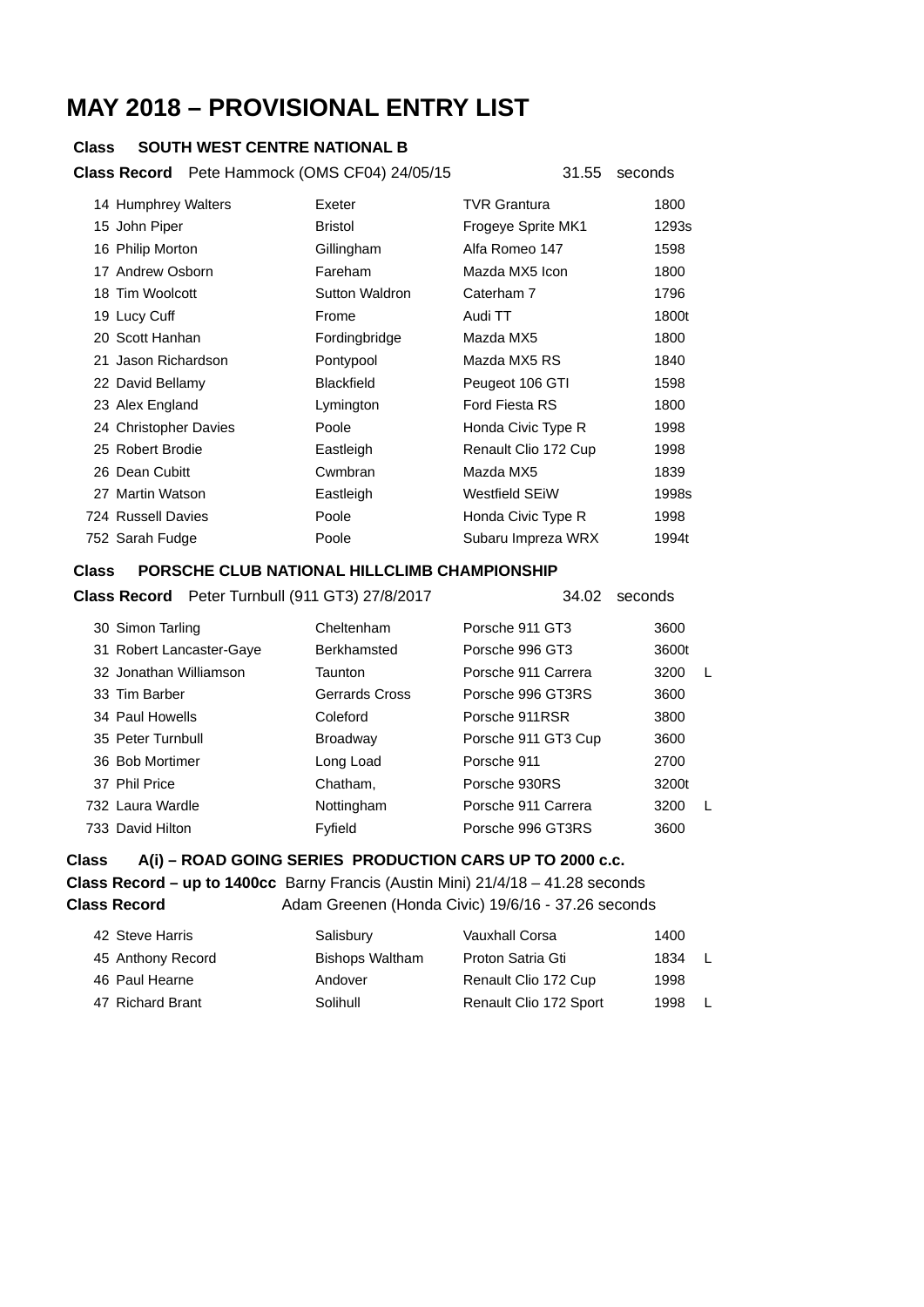# **Class A(ii) - ROADGOING SERIES PRODUCTION CARS OVER 2000 c.c.**

| <b>Class Record</b> Stephen Moore (Mitsubishi Evo6)                                                                    |                                    | 32.96                 | seconds     |
|------------------------------------------------------------------------------------------------------------------------|------------------------------------|-----------------------|-------------|
| 50 Christian Ayres                                                                                                     | <b>Broadway</b>                    | Porsche 991.2 GT3     | 4000        |
| 51 Gordon Weston                                                                                                       | Eastbourne                         | Porsche 924S          | 2700        |
| 52 Shaun Fudge                                                                                                         | Poole                              | Subaru Impreza WRX    | 1994t       |
| 53 Justin Andrews                                                                                                      | Tadworth                           | Subaru Impreza        | 2124t<br>L. |
| 54 Stephen Moore                                                                                                       | Salisbury                          | Mitsubishi Evo 6 RS   | 2000t       |
|                                                                                                                        |                                    |                       |             |
| <b>B-ROAD GOING SPECIALIST PRODUCTION CARS</b><br><b>Class</b><br>Class Record Darren Luke (Caterham 7 H'busa) 27/5/12 |                                    | 31.66                 | seconds     |
|                                                                                                                        |                                    |                       |             |
| 88 John Davey                                                                                                          | Southampton                        | <b>TVR Vixen</b>      | 2000        |
| 70 Adrian Lewis                                                                                                        | Salisbury                          | Westfield Superbusa   | 1300s       |
| C(i) - MODIFIED SERIES PRODUCTION CARS UP TO 1400 c.c.<br><b>Class</b>                                                 |                                    |                       |             |
| Class Record Neil Turner (Mini Cooper S) 11/9/16                                                                       |                                    | 35.22                 | seconds     |
| 58 David Bean                                                                                                          | Fawley                             | Rover Mini            | 1310        |
| 59 Andrew Russell                                                                                                      | Alresford                          | Ginetta G15           | 1040<br>L   |
| 60 Gavin Neate                                                                                                         | Ripley                             | Peugeot 106           | 1360<br>L   |
| 61 Eric Morrey                                                                                                         | Countesthorpe                      | Hillman Imp           | 998t<br>L   |
| 62 James White                                                                                                         | Southampton                        | <b>Austin Mini</b>    | 1380        |
| 63 Neil Turner                                                                                                         | Andover                            | Mini Cooper S         | 1380        |
| C(iii) - MODIFIED SERIES PRODUCTION CARS OVER 2000 c.c.<br><b>Class</b>                                                |                                    |                       |             |
| Class Record Joe Cross (Subaru Impreza) 27/8/17                                                                        |                                    | 32.47                 | seconds     |
| 66 Steven Darley                                                                                                       | Everingham                         | Subaru Impreza        | 2350t<br>BL |
| 67 Richard Hillyar                                                                                                     | New Milton                         | Renault 21 Turbo      | 1995t       |
| 68 Jim Herbert                                                                                                         | Winchester                         | Subaru Impreza        | 1998t       |
| 69 Tim Painter                                                                                                         | Frome,                             | Aston Martin Vantage  | 4700<br>L   |
| 769 Andrew Fraser                                                                                                      | Langport,                          | Aston Martin Vantage  | 4700<br>L   |
| <b>D - MODIFIED SPECIALIST PRODUCTION CARS</b><br><b>Class</b>                                                         |                                    |                       |             |
| <b>Class Record</b>                                                                                                    | Mike Rudge (Westfield SEi) 19/4/09 | 30.91                 | seconds     |
| 72 Steve Holland                                                                                                       | Portsmouth                         | Caterham Hayabusa     | 1600        |
| 73 Ritchie Gatt                                                                                                        | Faygate                            | Westfield SeiW        | 2340        |
| 74 Andrew Griffiths                                                                                                    | Market Drayton                     | Caterham Hayabusa     | 1585<br>L   |
| 75 Simon Jenks                                                                                                         | Wrexham                            | Caterham Supersport   | 1600<br>L.  |
| <b>HISTORICALLY INTERESTING</b><br><b>Class</b>                                                                        |                                    |                       |             |
| <b>Class Record</b> Richard Jones (Brabham BT29X) 22/7/12                                                              |                                    | 32.54                 | seconds     |
| 77 Richard George                                                                                                      | Marsh Green                        | Chevron B19           | 1972<br>L   |
| 78 Roger Deans                                                                                                         | Hinxworth                          | Lola T142             | 5000<br>L   |
| 79 Mike Broome                                                                                                         | <b>Worcester Park</b>              | Alexis Mk17 F3        | 1845        |
| 777 Amanda George                                                                                                      | London                             | Chevron B19           | 1972<br>L   |
| F - SPORTS LIBRE CARS UP TO 2000 c.c.<br><b>Class</b>                                                                  |                                    |                       |             |
| Class Record Graham Wynn (Force LM001) 25/8/13                                                                         |                                    | 28.30                 | seconds     |
| 82 Richard Wood                                                                                                        | Keighley                           | Rover Mini Yamaha R1  | 998         |
| 83 Derek Kessell                                                                                                       | Saltash                            | Maguire Mini Cooper S | 1360        |
| 84 Peter Steel                                                                                                         | Chichester                         | Mallock Hillclimb     | 1300        |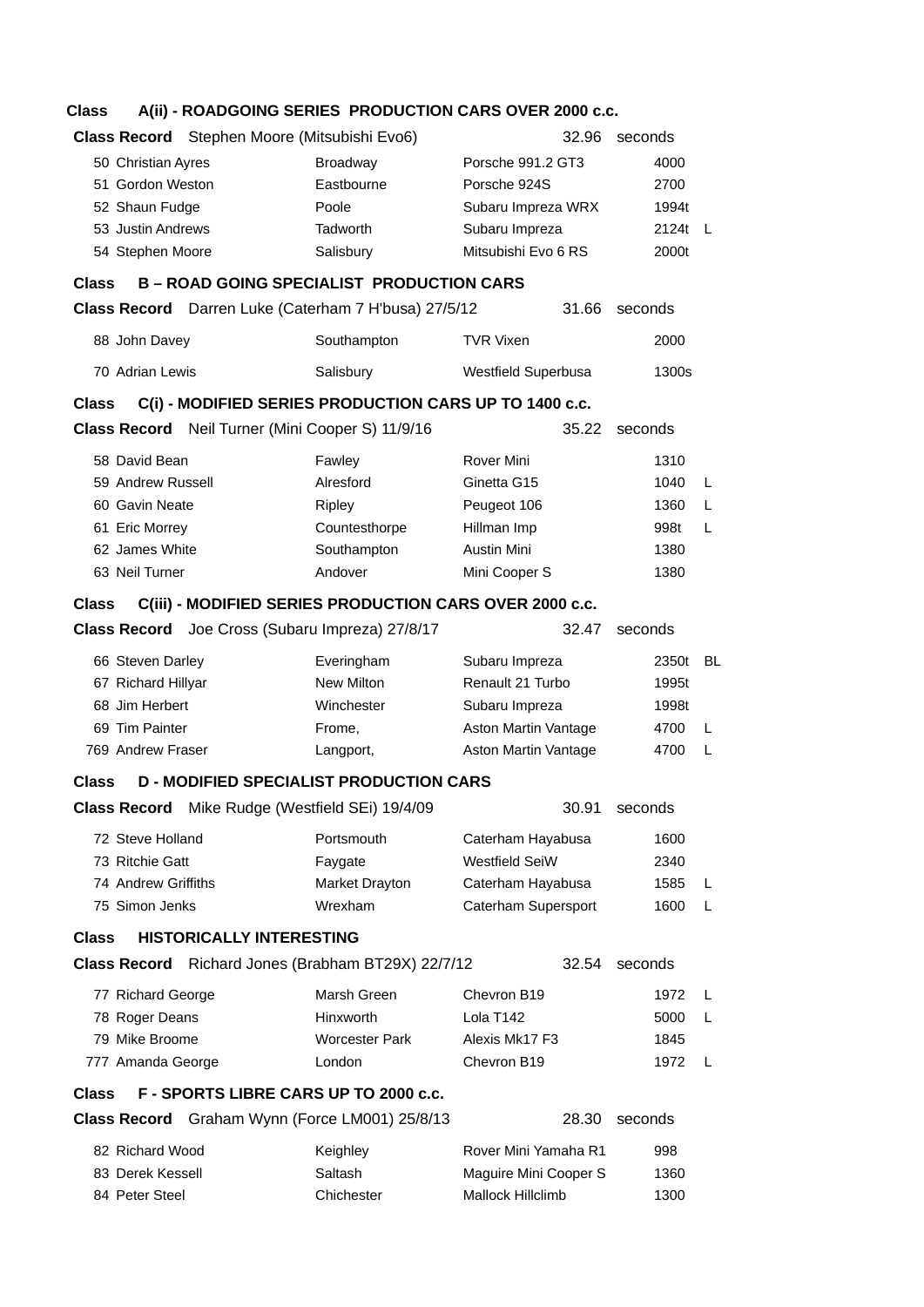|              | 85 Tim Pitfield      |                                                | Maiden Newton                                      | <b>DJ</b> Firecat    |       |         | 1400  |           |
|--------------|----------------------|------------------------------------------------|----------------------------------------------------|----------------------|-------|---------|-------|-----------|
|              | 89 Duncan Barnes     |                                                | Totton                                             | Norma M20FC          |       |         | 2000  |           |
|              | 90 Keith Diggle      |                                                | Aldershot                                          | <b>WEV HCS-BDG</b>   |       |         | 1995  |           |
|              | 91 Chris Cannell     |                                                | Wilton                                             | Empire Evo           |       |         | 1300s |           |
|              | 789 Tom New          |                                                | Southampton.                                       | Norma M20FC          |       |         | 2000  |           |
| <b>Class</b> |                      |                                                | G - SPORTS LIBRE CARS OVER 2000 c.c.               |                      |       |         |       |           |
|              |                      | Class Record Nic Mann (Mannic Beattie) 24/7/16 |                                                    |                      | 27.26 | seconds |       |           |
|              | 93 Allan McDonald    |                                                | <b>Dalbeattie</b>                                  | Mini Evo             |       |         | 2400t | BL        |
| <b>Class</b> |                      | H - RACING CARS UP TO 600 c.c.                 |                                                    |                      |       |         |       |           |
|              |                      | Class Record Adam Steel (Martlet DM8) 29/8/04  |                                                    |                      | 31.52 | seconds |       |           |
|              | 94 David Cuff        |                                                | Frome                                              | Jedi Mk4             |       |         | 600   |           |
| <b>Class</b> |                      | <b>I - RACING CARS 601-1100 c.c.</b>           |                                                    |                      |       |         |       |           |
|              |                      |                                                | Class Record Rob Barksfield (P.C.D. Saxon) 18/7/04 |                      | 28.93 | seconds |       |           |
|              | 96 Robert Kenrick    |                                                | Llangollen                                         | <b>GWR Raptor 2</b>  |       |         | 999   | BL        |
|              | 97 Martin Jones      |                                                | <b>Tenbury Wells</b>                               | Force PT             |       |         | 1089  | B         |
|              | 98 Hannah Wiltshire  |                                                | <b>Bishops Waltham</b>                             | Empire Evo 00        |       |         | 1098  |           |
|              | 99 Wil Ker           |                                                | York                                               | OMS CF09             |       |         | 748t  | L         |
|              | 100 Gregory Barton   |                                                | Yeovil                                             | Empire 00            |       |         | 999   | L         |
|              | 101 Stephen Loadsman |                                                | <b>Burgess Hill</b>                                | OMS R/A              |       |         | 1059  |           |
|              | 102 Steve Boother    |                                                | Charlton                                           | <b>OMS 2000M</b>     |       |         | 1089  |           |
|              | 103 Keith Weeks      |                                                | <b>Strichen</b>                                    | Image FF5            |       |         | 998   | B         |
|              | 104 Tony Levitt      |                                                | Salisbury                                          | Empire Evo           |       |         | 1000  | L         |
|              | 105 Murray Wakeham   |                                                | Warminster                                         | OMS CF96             |       |         | 1000  |           |
|              | 106 Debbie Dunbar    |                                                | Henley in Arden                                    | DJ Firehawk          |       |         | 1070  | <b>BL</b> |
|              | 107 Darren Gumbley   |                                                | <b>Tenbury Wells</b>                               | Force TA             |       |         | 1000  | <b>BL</b> |
|              | 108 Adam Greenen     |                                                | Basingstoke                                        | Empire Evo 2         |       |         | 1070  | L         |
|              | 109 James Moore      |                                                | Frome                                              | Empire 00            |       |         | 1000  | L         |
|              | 110 Simon Fidoe      |                                                | Worcester                                          | <b>Empire Wraith</b> |       |         | 998   | BL        |
|              | 111 Jack Cottrill    |                                                | <b>Upton Snodsbury</b>                             | Force PT             |       |         | 1053  | <b>BL</b> |
|              | 112 Harry Pick       |                                                | Birmingham                                         | <b>OMS 3000M</b>     |       |         | 1098  | BL        |
|              | 113 Eynon Price      |                                                | Llandeilo                                          | Force H C            |       |         | 1000  | BL        |
|              | 905 Alan Joy         |                                                | Warminster                                         | OMS CF96             |       |         | 1000  |           |
|              | 906 Lindsay Summers  |                                                | <b>Tenbury Wells</b>                               | DJ Firehawk          |       |         | 1070  | BL        |
|              | 908 Andy Greenen     |                                                | <b>Brixton</b>                                     | Empire Evo 2         |       |         | 1070  | L.        |
| <b>Class</b> |                      | J(i) - RACING CARS 1101 - 1600 C.C.            |                                                    |                      |       |         |       |           |
|              | <b>Class Record</b>  |                                                | Jos Goodyear (GWR Raptor) 26/8/12                  |                      | 27.66 | seconds |       |           |
|              |                      |                                                |                                                    |                      |       |         |       |           |

| 115 Neville Thomson | Hayling Island | OMS CF04     | 1300 |    |
|---------------------|----------------|--------------|------|----|
| 116 Mathew Ryder    | Cirencester    | Empire Evo 2 | 1600 | BL |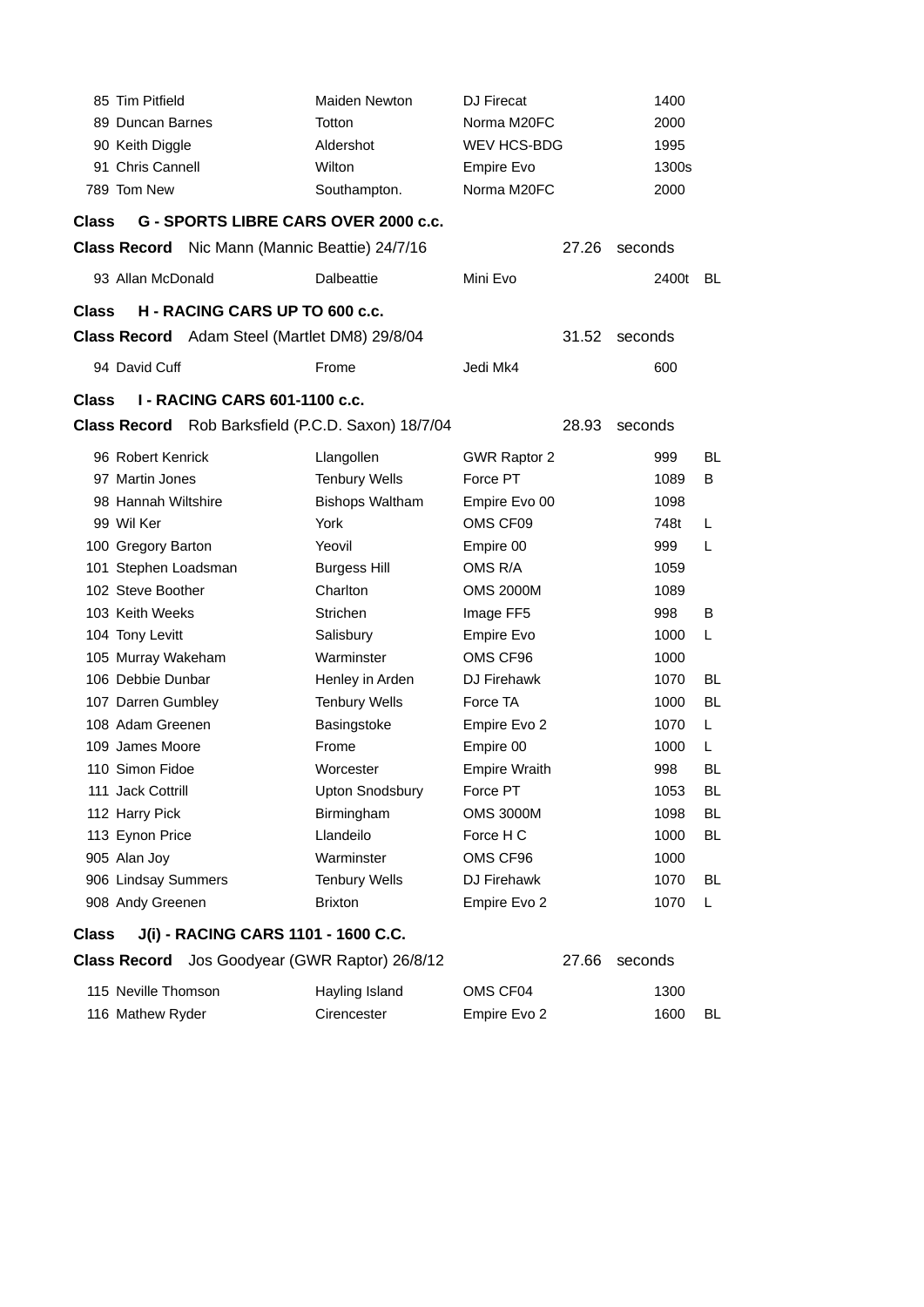| 117 Olivia Cooper   | Exeter      | Force TA          | 1600 | BL. |
|---------------------|-------------|-------------------|------|-----|
| 118 Allan Warburton | Leominster  | Gould GR59        | 1600 | BL  |
| 119 Neal Coles      | Plymouth    | <b>OMS 28</b>     | 1585 | BL  |
| 120 Andy Bougourd   | Guernsey    | Force PT          | 1585 | BL  |
| 121 Mike Lee        | Saltash     | <b>OMS 3000M</b>  | 1585 |     |
| 122 Leslie Mutch    | Aberdeen    | <b>GWR Raptor</b> | 1585 | BL  |
| 916 Caroline Ryder  | Cirencester | Empire Evo 2      | 1600 |     |
| 917 Liam Cooper     | Exeter      | Force TA          | 1600 | BL  |
| 918 David Warburton | Leominster  | Gould GR59        | 1600 | BL  |

### **Class K(i) - RACING CARS 1601-2000 c.c. (Normally Aspirated)**

**Class Record** Trevor Willis (OMS CF04) 29/5/05 28.08 seconds

| 124 Ian Tucker    |                      | Newquay              | <b>OMS 28</b>       | 1670 |    |
|-------------------|----------------------|----------------------|---------------------|------|----|
| 125 Dave Lord     |                      | Shaftesbury          | Quest SF86          | 2000 |    |
| 126 Gary Stephens |                      | Stourport on Severn  | Dallara F399        | 1985 |    |
| 127 Roger Cock    |                      | Wilton               | Pilbeam MP54        | 1998 |    |
|                   | 128 Johnathen Varley | Telford              | <b>GWR Predator</b> | 2000 | BL |
| 129 Terry Davis   |                      | Toddington           | OMS TKD YV8         | 2000 | L  |
| 130 Tim Elmer     |                      | Stratford Upon Avon, | Dallara F399        | 1998 |    |
|                   | 926 Gavin Stephens   | Whitwell             | Dallara F399        | 1985 | L  |
| 927 Sue Hayes     |                      | Wilton               | Pilbeam MP54        | 1998 |    |
| 929 Tricia Davis  |                      | Toddington           | OMS TKD V8          | 2000 |    |

**Class K(ii) - RACING CARS 1601-2000 c.c. (Forced Induction)**

| <b>Class Record</b> Jos Goodyear (GWR Raptor) 24/8/14 | 25.91 seconds |
|-------------------------------------------------------|---------------|
|                                                       |               |

| 134 Simon Moyse    | <b>Bicester</b> | Gould GR59          | 1300s BL |  |
|--------------------|-----------------|---------------------|----------|--|
| 135 Lee Griffiths  | Burton-on-Trent | OMS 25              | 1298t BL |  |
| 136 Kelvin Broad   | Exeter          | Pilbeam MP101       | 1340s B  |  |
| 3 Richard Spedding | <b>Barnsley</b> | <b>GWR Raptor 2</b> | 1340s BL |  |
|                    |                 |                     |          |  |

## **Class L - RACING CARS OVER 2000 c.c.**

**Class Record** Scott Moran (Gould GR61X) 28/8/11 25.56 seconds

| 138 Graham Wynn    | Shropshire  | Gould GR55      | 3500t | BL. |
|--------------------|-------------|-----------------|-------|-----|
| 139 Paul Crute     | Saltash     | <b>OMS 28</b>   | 3000  | L   |
| 141 Terry Graves   | Launceston  | Gould GR55HB    | 3500  | B   |
| 142 Oliver Tomlin  | Hinckley    | Pilbeam MP97-03 | 4000  | B   |
| 709 Nicola Menzies | Alloa       | Gould GR55B     | 3500t | BL  |
| 941 Tony Hunt      | Tirley      | Gould GR55HB    | 3500  | BL  |
| 942 Sandra Tomlin  | Nr Usk      | Pilbeam MP97-03 | 4000  | B   |
| 9 Dave Uren        | Redditch    | Gould GR55B     | 3500t | BL  |
| 5 Jason Mourant    | St Ouen,    | Gould GR55      | 4000  | BL  |
| 4 Will Hall        | Stourbridge | Force WH-XTEC   | 1998t | BL  |
| 2 Wallace Menzies  | Kincardine  | Gould GR59      | 3300  | BL  |
| 1 Trevor Willis    | Worcester   | <b>OMS 28</b>   | 3200  | B   |